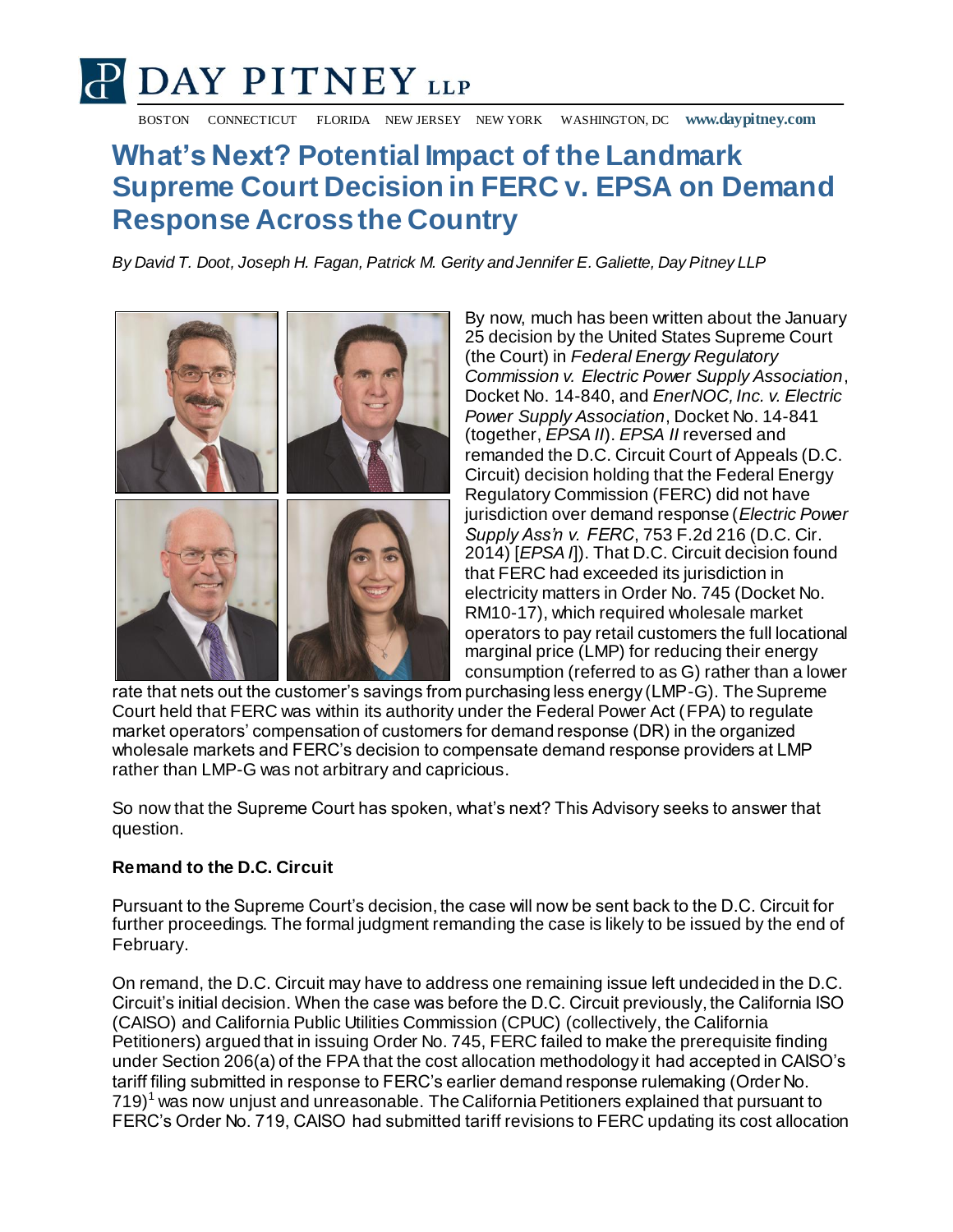

methodology to permit demand response resources to participate in the wholesale market. CAISO's Order No. 719 tariff provisions were developed through the region's stakeholder process and, after FERC approval of the same, CAISO spent millions of dollars implementing those changes. Nine months after CAISO's Order No. 719 tariff changes were approved, FERC issued Order No. 745.

The California Petitioners argued that FERC exceeded its authority in requiring CAISO's compliance with Order No. 745 because FERC did not find, either specifically or generically, that the cost allocation methodology it previously approved for CAISO's tariff had become unjust and unreasonable. FERC held in response that Order No. 745 was a generic rulemaking applicable to all ISOs/RTOs, and that specific findings concerning the justness and reasonableness of each independent system operator's demand response program were therefore unnecessary. Furthermore, FERC argued that Order No. 745 found existing cost allocation methods inadequate only to the extent that they failed to comply with the general guidelines in Order No. 745. FERC therefore expressly declined to make specific findings for each ISO/RTO, including CAISO.

On remand, the California Petitioners will have the option to withdraw this remaining issue, particularly in light of the limited scope of this issue contrasted with the breadth of the *EPSA II* decision. Absent a withdrawal, the D.C. Circuit will have the opportunity to determine whether it will decide the matter based only on the briefs already before it or it will allow additional briefing and arguments, and if so, whether those new briefs and arguments will be permitted from the California Petitioners and FERC only or also from any party that has intervened. The D.C. Circuit's ultimate decision on this open issue could have impacts beyond California if it is broadly construed to apply to any region's market operator that amended its Order No. 719 tariff provisions to comply with Order No. 745.

#### **The Impact of** *EPSA II* **on Order No. 745 Compliance in Each Region**

Order No. 745 directed each independent system operator to submit a compliance filing with the tariff changes needed to implement the compensation approach in Order No. 745 on or before July 22, 2011. An extension until August 19, 2011, was requested and granted in New England, the Midwest and New York.

#### **ISO New England, PJM and Midwest ISO**

In all three of these regional wholesale markets, tariff revisions were filed by the independent system operator in compliance with Order No. 745, and those revisions were accepted and made effective in 2012. In each region, the Electric Power Supply Association (EPSA) filed a petition with the D.C. Circuit appealing FERC's orders accepting the regional Order No. 745 compliance filings. In New England, EPSA's petition was filed jointly with the New England Power Generators Association, Inc. (NEPGA). Those petitions have been held in abeyance pending the outcome of the original appeals of Order No. 745, as described below, and the approved tariff changes remain in effect in all three regions.

**Current Status in New England (Docket No. ER11-4336).** ISO New England's (ISO-NE) proposed tariff changes that were filed in compliance with Order No. 745 became effective on June 1, 2012, and are currently in effect. ISO-NE proposed to implement the tariff changes in two phases and therefore filed one set of "Transition Period Rules" and a second set of "Full Integration Rules." The Transition Period Rules were implemented beginning June 1, 2012, and will remain in place until the Full Integration Rules become effective, which is currently set for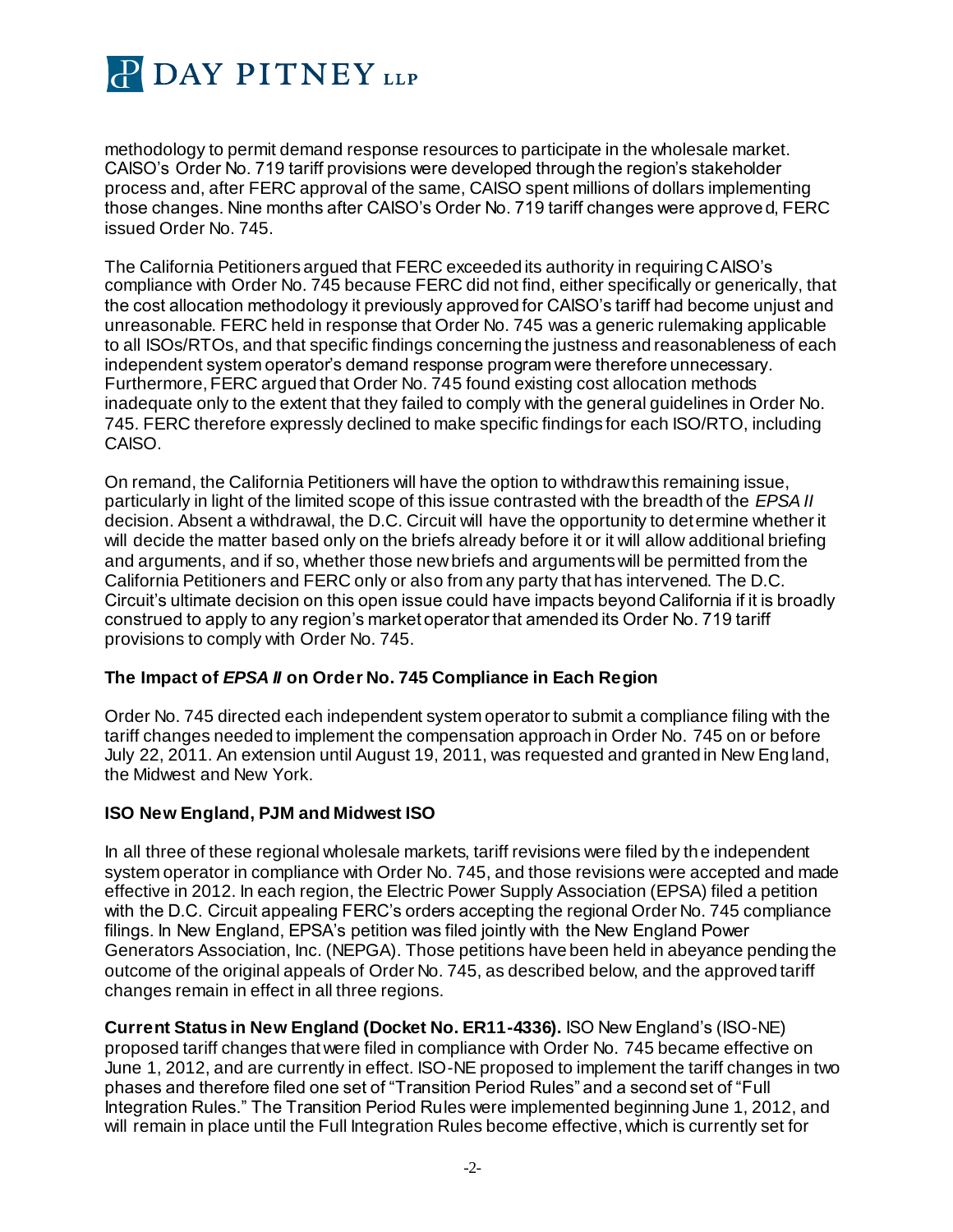

June 1, 2018. ISO-NE is continuing to develop the Full Integration Rules through subsequent compliance filings. A number of parties, including EPSA and NEPGA, requested rehearing of FERC's initial order approving ISO-NE's compliance filing. EPSA and NEPGA questioned whether FERC erred in accepting ISO-NE's compliance filing, as the revised tariff would treat behind-the-meter generation as a demand response resource eligible to receive full LMP compensation. FERC denied all requests for rehearing, and EPSA and NEPGA have appealed those orders to the D.C. Circuit, as described below.

**Current Status in PJM (Docket Nos. ER11-4106 and EL14-55).** PJM submitted its initial Order No. 745 compliance filing in June 2011 and made additional compliance filings in 2012, pursuant to FERC's initial order in December 2011. PJM's tariff revisions became effective on April 1 and July 1, 2012, and remain in effect. In this docket, FERC also rejected rehearing requests from EPSA and the PSEG Companies that argued FERC erred in accepting PJM's proposal to treat behind-the-meter generation as DR-eligible for full LMP compensation.

In a separate complaint to FERC on May 23, 2014, the same day the D.C. Circuit issued its decision in *EPSA I* vacating Order No. 745, FirstEnergy filed a complaint against PJM requesting that FERC require (1) the "removal of all portions of the PJM Tariff allowing or requiring PJM to include demand response as suppliers to PJM's capacity markets" and (2) the results of the PJM capacity auction due to be released that same day be considered void and legally invalid with respect to any demand response resources. This complaint was pending before FERC until the Court reached its decision in *EPSA II*. Following *EPSA II*, FirstEnergy filed a notice of withdrawal of its complaint.

**Current Status in Midwest ISO (Docket Nos. ER11-4337 and ER12-1266).** In the Midwest ISO (MISO), the Order No. 745 tariff revisions that were submitted to comply with Order No. 745 became effective on July 12, 2012. MISO's initial proposed tariff revisions, submitted in August 2011, differentiated between demand response resources facilitated by behind-the-meter generation and other demand response resources, and they would have excluded the former from compensation. FERC issued an order in December 2011 accepting that filing in part, directing MISO to make an additional compliance filing and rejecting MISO's proposal regarding behind-the-meter generation as beyond the scope of Order No. 745. In January 2012, EPSA and others requested rehearing of the finding in FERC's December 2011 order, asking FERC to uphold MISO's initial proposal differentiating between compensation for the two types of DR. In March 2012, in a separate docket, MISO submitted its compliance filing pursuant to FERC's December 2011 order. In July 2012, FERC issued an order rejecting the rehearing requests, accepting MISO's March 2012 filing and directing MISO to make an additional compliance filing. In August 2012, MISO made its next compliance filing, which was accepted by FERC in May 2013, subject to another compliance filing, which MISO submitted in September 2013. MISO's September 2013 compliance filing remains pending before FERC.

**Appeals to the D.C. Circuit [Case Nos. 12-1306 (ISO-NE), 12-1368 (PJM) and 12-1381 (MISO)] of Orders Accepting Individual RTO Order No. 745 Compliance Filings.** EPSA (in New England, joined by NEPGA) filed petitions for review of FERC's orders accepting ISO-NE's, PJM's and MISO's Order No. 745 compliance filings, respectively, in the D.C. Circuit.

In all three cases, the petitioners challenged FERC's orders requiring each independent system operator to compensate demand response resources supported by behind-the-meter generation at full LMP, in addition to raising the jurisdictional challenge that was reversed in *EPSA II*.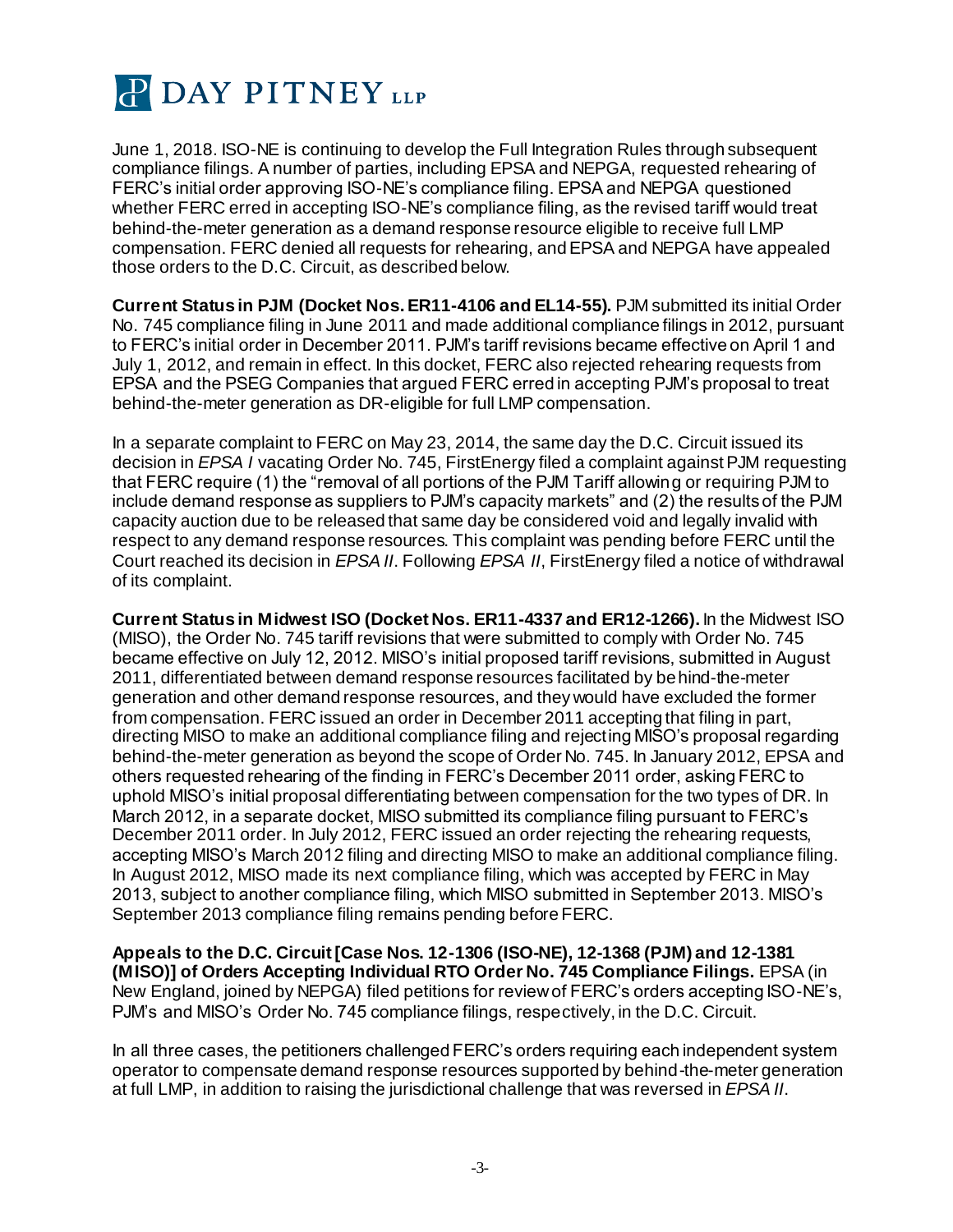

These appeals are currently being held in abeyance by the D.C. Circuit. In each docket, the parties are under an obligation to file motions to govern future proceedings within 30 days of the issuance of the judgment in *EPSA II*. Once the Court issues its formal judgment, EPSA/NEPGA and FERC will be obligated to apprise the D.C. Circuit of their view of how the cases should proceed, if at all, in light of the *EPSA II* remand. The options are that the parties and FERC can agree that the appeals should be dismissed or the petitioners can decide to continue with their appeals in the wake of FERC's Order No. 745 having been upheld by the Supreme Court.

**Future Impacts in ISO-NE, PJM and MISO.** The Order No. 745 tariff revisions in ISO-NE, PJM and MISO are currently in effect in each market region. These provisions will be left undisturbed if any of the related appeals are withdrawn or dismissed. However, in the event that the petitioners decide to continue their narrowed appeals, there is always the possibility that the D.C. Circuit could find in their favor – however remote the possibility.

#### **New York ISO**

**Current Status (Docket Nos. ER11-4338, EL13-74 and ER14-2006).** The New York ISO's (NYISO) tariff revisions that were filed in compliance with Order No. 745 remain pending before FERC. NYISO submitted its initial compliance filing in August 2011, which was rejected in part by FERC in a May 2013 decision, and NYISO was directed to submit an additional compliance filing. In June 2013, demand response providers requested rehearing of FERC's finding in the May 2013 decision that Order No. 745 does not require RTOs/ISOs to compensate DR facilitated by behind-the-meter generation at full LMP. FERC issued a tolling order affording it additional time to consider the rehearing requests, and in August 2013, NYISO submitted its compliance filing. Both NYISO's compliance filing and the rehearing requests remain pending before FERC.

On the same day, demand response supporters requested rehearing of FERC's May 2013 compliance order and also filed a joint complaint in a new docket (EL13-74) seeking a FERC order requiring NYISO to file revisions to its tariff to allow DR facilitated by behind-the-meter generation to be compensated at full LMP. FERC issued an order on the complaint in November 2013 finding that (1) Order No. 745 neither requires nor precludes behind-the-meter generation from LMP compensation, and (2) in light of the record, NYISO's failure to revise its tariff to allow such participation constitutes undue discrimination. FERC directed NYISO to submit a compliance filing that would allow DR facilitated by behind-the-meter generation to participate in NYISO's DR program on a basis comparable with other DR resources. EPSA sought rehearing of the FERC order, which remains pending. In May 2014, NYISO submitted a filing in compliance with FERC's November 2013 order, which also remains pending.

**Future Proceedings.** The Court's decision in *EPSA II* did not address the issues that remain pending before FERC regarding NYISO's Order No. 745 compliance. Until FERC issues the rehearing order in this docket, the behind-the-meter issue in this proceeding remains unresolved. While not controlling in this particular proceeding, it is possible that FERC will wait until the D.C. Circuit resolves EPSA's pending appeals in the individual ISO-NE, PJM and MISO appellate proceedings, which it can do since it is not under a time constraint within which to act on a rehearing.